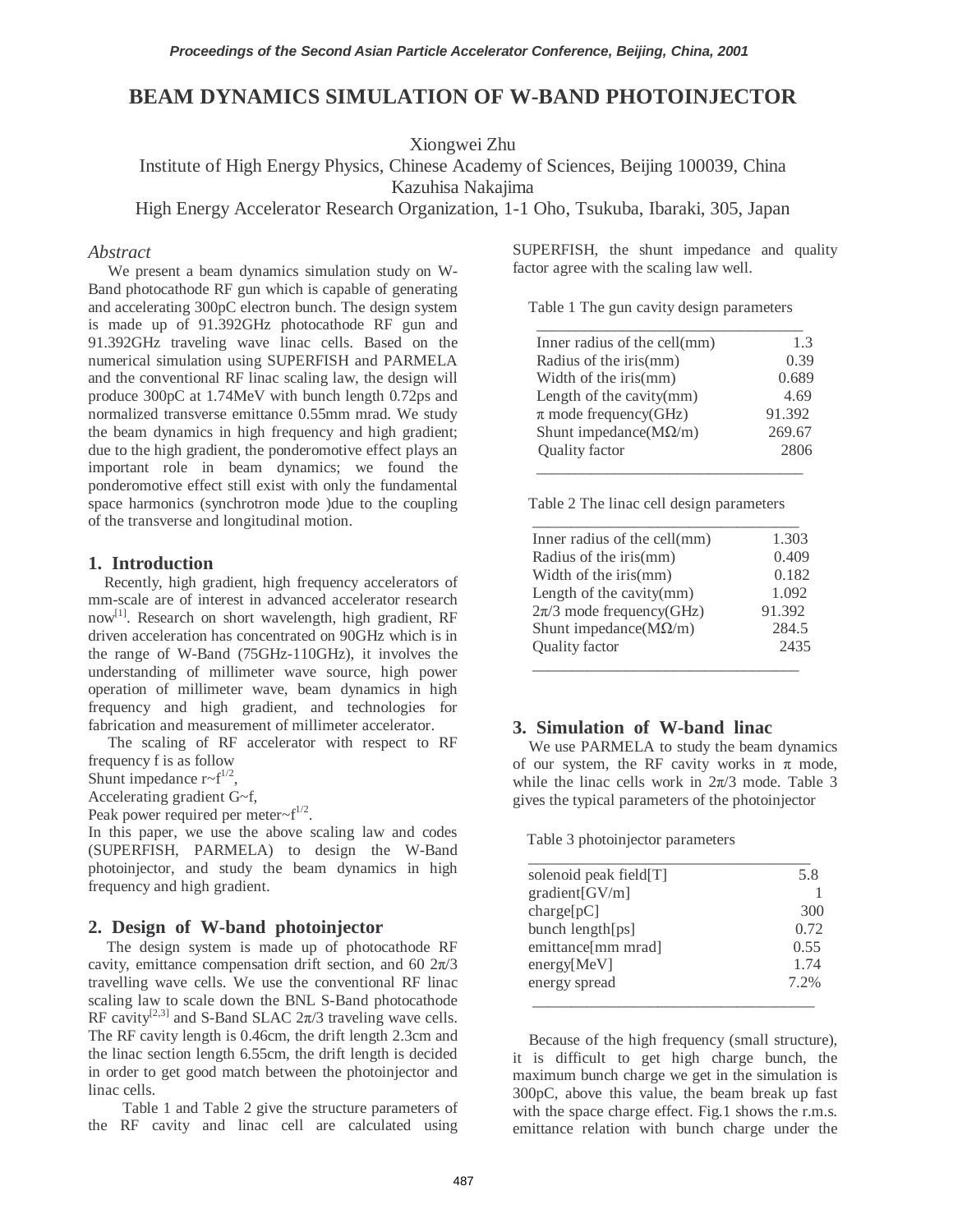condition B=5.8T, and the average RF cavity gradient=1GV/m. The single bunch charge in W-band linac is constrained by the beam break up. Zimmermann<sup>[6]</sup> has estimated the longitudinal and transverse wake fields in a W-Band ( 91GHz ) accelerating structure. The transverse wake field is almost completely determined by the structure geometry ( iris radius ). For a 60pC charge, and  $a/\lambda \geq 0.18$ , the transverse beam break up is negligible.

In order to get low emittance bunch, we use POISSON to design the emittance compensation solenoid whose peak field is as high as 5.8T. We have simulated the emittance dependance on the solenoid field shown in Fig.2 under the condition Q=300pC, average gradient=1GV/m.

In our case, the peak electric field in the half and the full cell of the RF cavity is not the same, the electric field amplitude has effect on RF focusing and defocusing which play a role in the emittance evolution of the beam. Fig.3 shows the beam r.m.s emittance evolution with the photoinjector longitudinal position .



Fig.1 The r.m.s emittance dependance on the bunch charge



Fig.2 The r.m.s emittance dependance on the peak magnetic field



Fig.3 The r.m.s emittance evolution with the longitudinal distance

Up to now, there are few works on the beam dynamics in high frequency and high gradient case. Due to high electric field, the RF focusing and defocusing will become more important. We use 60 linac cells operated at the gradient 1GeV/m to study the beam dynamics in W-band, the cells operated at the fundamental  $2\pi/3$  mode. In the simulation, SUPERFISH is used to calculate the RF field coefficients, the high space harmonics were not included. We observe the beam envelope osillation, the periodical time of this kind of oscillation approximately like the square of the electric field amplitude approximately, and is almost independent of the bunch charge. Hence, we can conclude that there exists the transverse ponderomotive effect of the fundamental mode. According to the rf ponderomotive focusing theory developed by Hartman and Rosenzweig<sup>[4,5]</sup>, the accelerating field in a traveling wave structure with spatial periodicity over a length d , can be specified by the following Floquet form:

$$
E_z = E_0 \sum_{n=-\infty}^{\infty} b_n \exp(i(\omega t - \beta_n z)),
$$

where  $\beta_0 = \beta_0 + (2\pi n / d)$ , the constant  $\beta_0 d = \psi$  is the phase shift per period. For relativistic electron  $\beta_0 = \omega/c = k$ , and  $b_0$  is the unity in this normalization. Setting  $\omega t = \beta_0 z$ for the maximal acceleration , we can get the ponderomotive tranverse focusing force:

$$
\overline{F_r} = -r \frac{(2eE_0)^2}{\mu n_e c^2} \sum_{n=-\infty}^{\infty} |b_n|^2, n \neq 0.
$$

there will be no such effect if only fundamental travelling mode available ( $n = 0$ ). When the coupling of the longitudinal and transverse motion is considered, i.e.  $\omega t = \beta_0 z + \psi_0(z)$ , if only the fundamental traveling mode is available, the accelerating field is

$$
E_z = E_0 \exp(i\psi_0).
$$

Then the ponderomotive transverse focusing force is

$$
\overline{F_r} = -r \frac{e^2 E_0^2}{\mu n \omega^2} < \left(\frac{d\psi_0}{dz}\right)^2 \exp(i2\psi_0) > ,
$$

where  $\langle \cdots \rangle = \frac{1}{d} \int_0^d \cdots dz$ , there still exists the pondermotive effect for the case of fundamental travelling mode.

#### **4. Disscussion**

The simulation result shows that the photoinjector can produce 300pC electron bunch. In